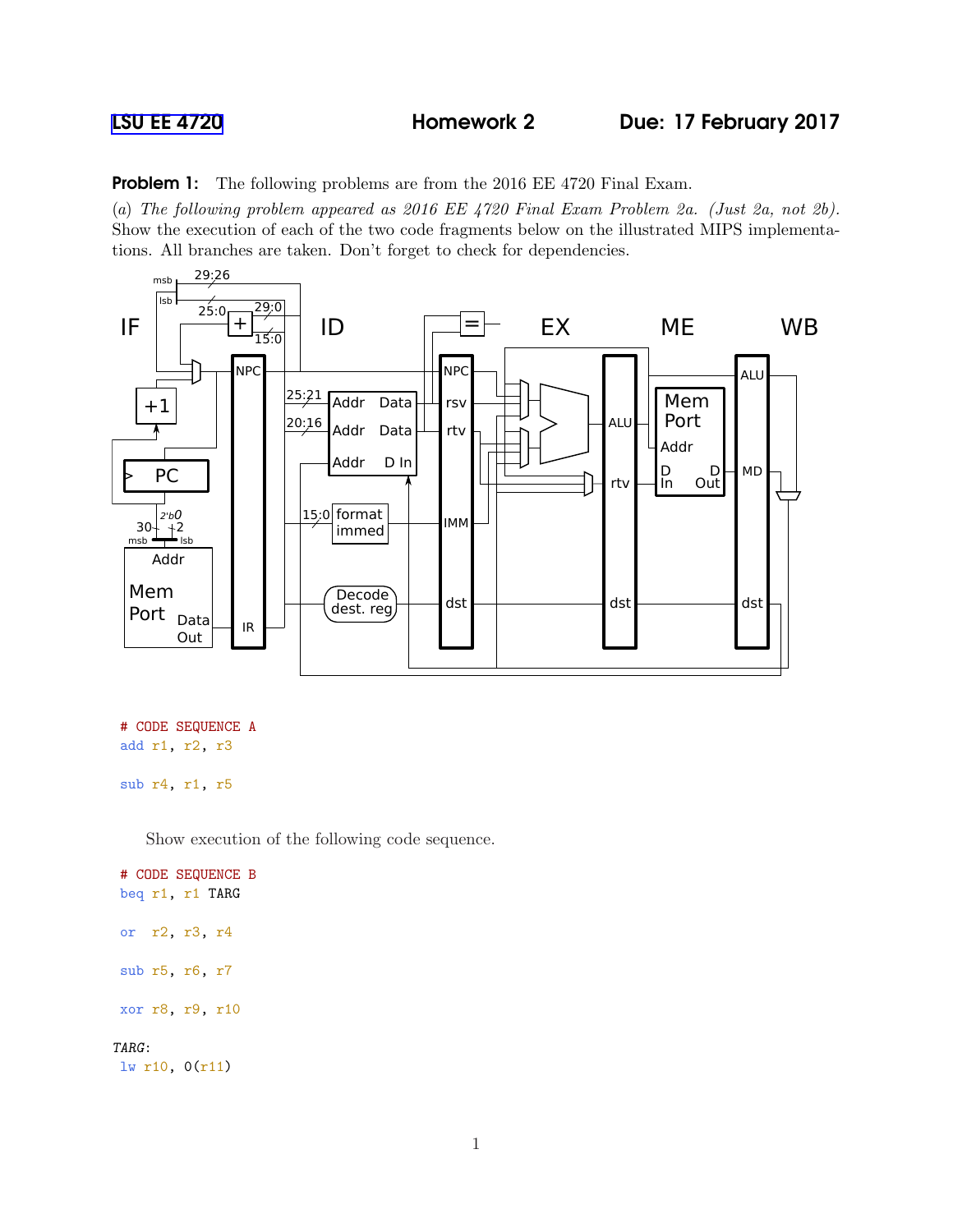(b) For each of the two code sequences above label each used wire on the diagram below with: the cycle number, the instruction, and if appropriate a register number or immediate value. For example, the register file input connected to ID. IR bits 25:21 should be labeled 1: add,  $=2$  because in cycle 1 the add instruction is using that register file input to retrieve register  $\overline{r2}$ . See the illustration below. Only label wires that are used in the execution of an instruction. For example, there should not be a label  $|2:$  sub,  $=1$  because the value of  $r1$  will be bypassed. Instead, label the bypass path that is used. Pay particular attention to wires carrying branch information and to bypass paths. Look through old homeworks and exams to find similar problems. For Code Sequence A:



For Code Sequence B: